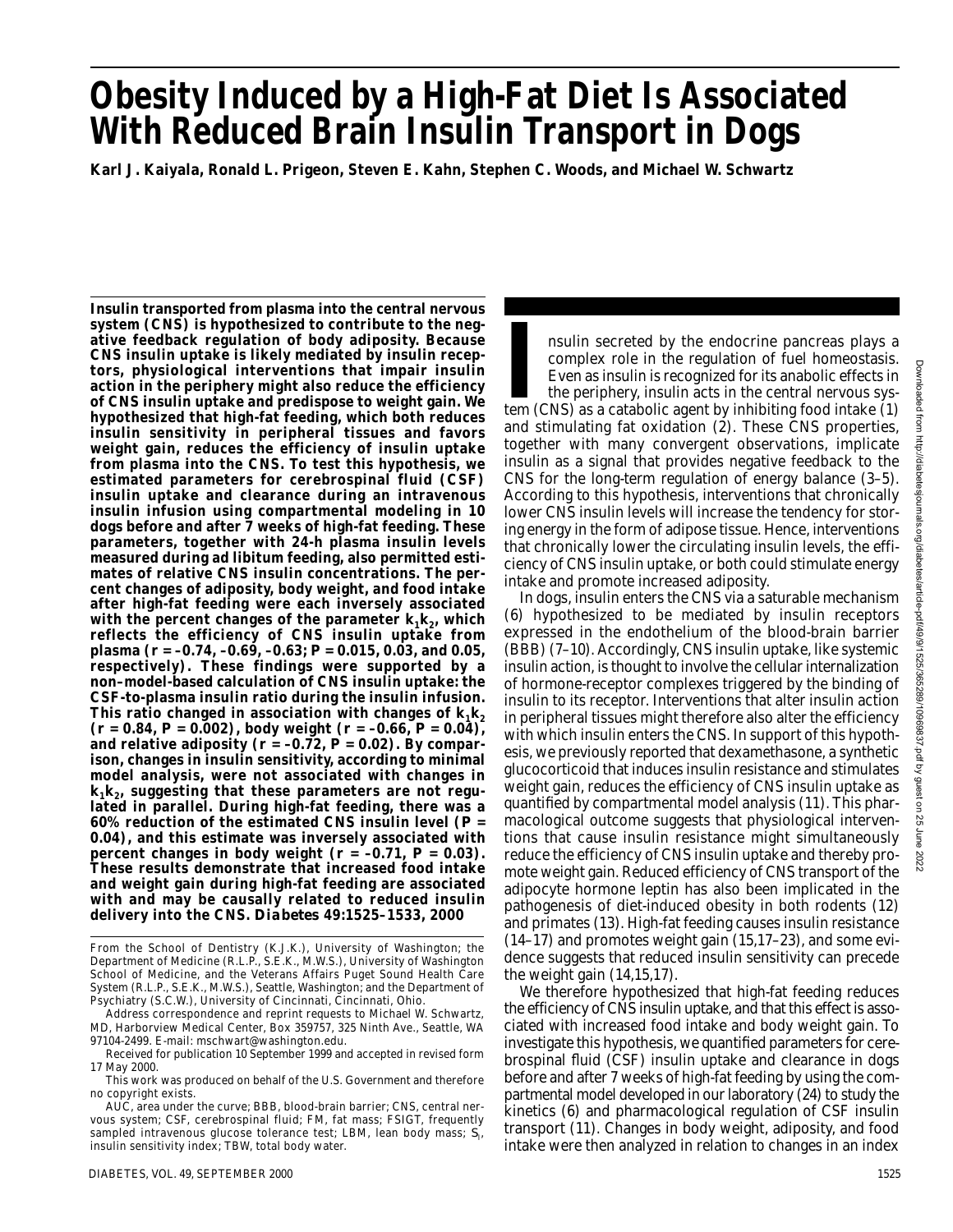of CNS insulin levels that comprised CNS insulin transport kinetics and 24-h measurements of circulating insulin levels.

### **RESEARCH DESIGN AND METHODS**

**Study animals and protocol.** Studies were performed in 10 male mongrel dogs that weighed 27–40 kg and were maintained in accordance with U.S. Department of Agriculture regulations. All studies were approved by the Animal Care Committee at the Puget Sound Veterans Affairs Health Care System. After arterial catheterization, animals were maintained on ad libitum access to standard laboratory diet (Harlan Teklad, Madison, WI) for at least 5 weeks to establish a stable weight baseline, which was recorded at 3-day intervals. During this time, dogs were accustomed to the Pavlov sling used during the frequently sampled intravenous glucose tolerance test (FSIGT) protocol as later described. Animals underwent CNS insulin transport studies, body composition testing, 24-h studies for sampling plasma insulin and glucose levels, and the FSIGT protocol at baseline while on a standard diet and again after a 7-week period on an ad libitum high-fat diet. Results pertaining to the effect of high-fat feeding on glucose tolerance that are not reported here have been published elsewhere (17). Failure of the arterial catheter in 1 dog precluded the performance of the FSIGT and the 24-h plasma-sampling protocol after high-fat feeding.

**Arterial catheter insertion.** Under general anesthesia, Tygon (Akron, OH) tubing (0.07 in outside diameter  $\times$  0.04 in inside diameter) was inserted via the omocervical artery and advanced under guidance of fluoroscopy until the catheter tip resided within the aorta at the level of the diaphragm. The proximal end of the catheter was externalized at the back of the neck via an arterial valve connector (Harvard Apparatus, Holliston, MA) to permit rapid access to arterial blood, and catheter patency was maintained with a heparin solution. Dogs were allowed to recover for at least 5 weeks before being studied.

**Diets.** The baseline diet consisted of standard laboratory dog food (Harlan Teklad, Madison, WI) that had an energy density of 3.47 kcal/g; 17% of the calories were derived from fat. The high-fat diet provided 80% of the calories as fat and was adapted from a previous work (25) that indicated that a very highfat diet maximizes the likelihood that some study animals develop obesity, the propensity for which varies widely among dogs of different genetic backgrounds. The high-fat diet regimen entailed 2 feedings per day: morning and afternoon. The afternoon component consisted of a homogeneous mixture of 454 g lard (Armour Foods, Omaha, NE) and 748 g canned dog food. Variety was increased by use of 2 brands of dog food (Blue Mountain Special Menu, Lehigh Valley, PA, and Friskies Alpo Prime Cuts, Glendale, CA) in 3 flavors (chicken, beef, and turkey). Additionally, 71 g of chicken or beef baby food (Heinz, Pittsburgh, PA) was added to each 1,202-g serving of the lard–dog food mixture. This mixture contained 4.13 kcal/g and provided 12.3 g protein/1,000 kcal (the high water content of the dog food substantially dilutes the energy-to-weight ratio). The morning feeding component consisted of 6 food units, each consisting of oil-based tuna fish (19 g) enveloped by lard (57 g) and coated with peanut butter (57 g). Each of these units contained 1,150 kcal and provided 16.2 g protein/1,000 kcal. Sufficient standard and high-fat diet were provided to ensure unlimited access to food at all times. All animals remained healthy throughout the study period.

**Estimation of energy intake.** Food was weighed before being given to each animal and again upon removal of the food the next day. Estimations of daily caloric intake were based on the weight of food consumed and the energy conversion factors previously described.

**Quantification of body composition.** Body composition was estimated with the isotope dilution technique (26). As a bolus, 24 ml of a stock solution of sterile isotonic saline containing approximately 2  $\mu$ Ci/ml of  ${}^{3}H_{2}O$  was administered intravenously. The syringe was weighed before and after injection for precise determination of the volume administered. Blood samples were collected before and 3 h after the injection for determination of plasma radioactivity (disintegrations per minute). Plasma radioactivity was converted to body water radioactivity on the assumption that plasma is 94% water (27). For each body composition determination, a single assay using a liquid-scintillation counter (Packwood Tri-Carb 1600 TR; Meriden, CT) quantified disintegrations per minute in each of three 0.3-ml samples of baseline and equilibrium plasma and in three 0.3-ml samples of scintillation fluid containing 1 µl of radioactive stock. The difference in the mean dpm/ml between pre- and postinjection plasma samples was taken as the equilibrium concentration of the <sup>3</sup>H<sub>2</sub>O, which provides a measure of total body water (TBW) from which lean body mass (LBM) is estimated on the assumption that TBW represents a constant fraction of LBM (0.74 in the dog) (26). Fat mass (FM) was determined as the difference between LBM and total body mass. The percent body fat was calculated as 100 · FM/total body mass.

**Quantification of changes of relative adiposity.** To characterize changes in relative adiposity, we determined the change in the ratio of FM to LBM cal-

culated as (FM/LBM after high-fat feeding – FM/LBM at baseline)  $\times$  100. Each term of this equation represents FM normalized to a relatively stable index of body size (LBM). Thus, because the change in relative FM represents the change in FM scaled according to body size, comparisons between animals that differ with respect to LBM are made more meaningful. Additionally, unlike changes in the percent body fat, the change in relative FM tends to be linearly related to changes in both FM and body weight, which facilitates the interpretation of associations with other variables, such as parameters for CNS insulin transport.

**Measurement of 24-h insulin levels.** Serial sampling of arterial plasma was performed in the animal's home cage over a 24-h period during ad libitum provision of food and water. For each dog, baseline 24-h studies occurred within 2 weeks of beginning high-fat feeding and were repeated during the 7th week of high-fat feeding. Dogs were not fasted before these studies, which began at 9:30 A.M. Arterial blood samples were drawn every 30 min for the first 15 h, every 1 h for the next 4 h, and at 30-min intervals for the final 5 h (a total of 44 samples). Circulating insulin levels were quantified using the trapezoidal rule to compute the area under the 24-h insulin curve. Plasma glucose was quantified as the mean of the 44 values obtained.

**FSIGT procedure.** Tolbutamide-modified FSIGT studies were conducted at 10:30 A.M. after an overnight fast. At  $t = 0$  min, a glucose bolus  $(0.3g/kg$  of the baseline body weight) was infused over a 40-s period into a forelimb vein. At *t* = 20 min, tolbutamide was administered (3 mg/kg i.v.) to improve identifiability of parameters derived from minimal model analysis (28). Arterial blood was collected for determination of insulin and glucose levels at *t* = –20, –10, –1, 2, 3, 4, 5, 6, 8, 10, 12, 14, 16, 19, 22, 23, 24, 25, 27, 30, 35, 40, 50, 60, 70, 80, 90, 100, 120, 140, 160, and 180 min.

**Quantification of insulin sensitivity.** The minimal model method (29–31), which was developed originally in dogs, was used to analyze FSIGTs for quantification of the insulin sensitivity index  $(\mathcal{S}_{\mathsf{I}})$ .  $\mathcal{S}_{\mathsf{I}}$  measures the ability of a unit increment of insulin to enhance glucose disappearance. Data regarding the effect of the high-fat diet on  $S<sub>I</sub>$  in animals studied here have been reported in a separate article (17).

**CNS insulin transport studies.** The protocol for quantifying CNS insulin transport and the compartmental model of CNS insulin transport has been described in detail elsewhere (6,11,24). After an overnight fast, dogs were anesthetized with thiamylal (Surital; Parke-Davis, Morris Plains, NJ) 20 mg/kg i.v. and placed on mechanical ventilation with  $1-2%$  halothane and  $40%$  O<sub>2</sub>. Arterial blood gas analysis was performed at frequent intervals throughout the study, and the ventilatory rate was adjusted as necessary to maintain arterial pH between 7.35 and 7.45 and Pco<sub>2</sub> between 35 and 45 mmHg. An intravenous catheter was placed in a hindlimb vein for insulin and glucose infusion, and blood samples were obtained via an indwelling arterial catheter. Samples of CSF were obtained from a 22-gauge spinal needle inserted into the cisternum magnum using the sterile technique. Each study entailed a 90-min primed intravenous insulin infusion period with frequent sampling of plasma and CSF for a total of 490 min. Insulin was administered intravenously as a 3-min priming infusion (8.5 mU/kg of baseline body wt/min) starting at *t* = 0 min, followed by a continuous infusion for 87 min at 1.5 mU/kg of baseline body wt/min. Thus, the total amount of insulin infused into each dog was constant across pre– and post–high-fat diet studies. Blood samples (1.8 ml) were drawn at *t* = –10, –5, 1, 2, 3, 4, 6, 8, 10, 13, 16, 20, 25, 30, 35, 40, 65, and 90 min, then at 5-min intervals for  $90 \le t \le 150$  min and at 20-min intervals for  $150 \le t \le 490$ min. CSF samples (0.4 ml) were drawn at *t* = –10, –5, 20, 40, 65, 90, 95, 100, 110, 120, 135, and 150 min and every 20 min thereafter until 490 min. Euglycemia was maintained by variable rate infusion of 50% dextrose with real-time monitoring of blood glucose levels via a hand-held glucose meter (Glucoscan, Lifescan; American Medical Systems, Cincinnati, OH). For each study, we determined the ratio of the incremental area under the CSF insulin curve (AUC) measured over the entire 490 min study period to the incremental plasma insulin AUC measured during the 90-min infusion period (CSFto–plasma insulin ratio). AUCs were quantified based on actual data values using KaleidaGraph (Synergy Software, Reading, PA).

To determine the contribution of changes in the efficiency of CSF insulin uptake and clearance to differences in the CSF-to–plasma insulin ratio, we used a compartmental model developed in our laboratory (24). Kinetic modeling of parameters for CNS insulin transport relies on a 3-compartment model (Fig. 1) according to which insulin derived from plasma appears in CSF after passing through an intermediate compartment hypothesized to be brain interstitial fluid. Insulin from plasma enters the intermediate compartment with a rate constant  $k<sub>1</sub>$ . From the intermediate compartment, insulin can either enter the CSF compartment with a rate constant  $k_2$  or be cleared by a route independent of CSF with a rate constant  $k_3$ . Insulin in CSF is cleared with a rate constant  $k_4$ . Because CSF represents the only CNS compartment that is sampled for insulin, the parameter  $k_1$  cannot be uniquely estimated. However, the product  $k_1 \cdot k_2$  can be estimated, along with the sum  $(k_2 + k_3)$ , and  $k_4$ .  $k_1 k_2$  represents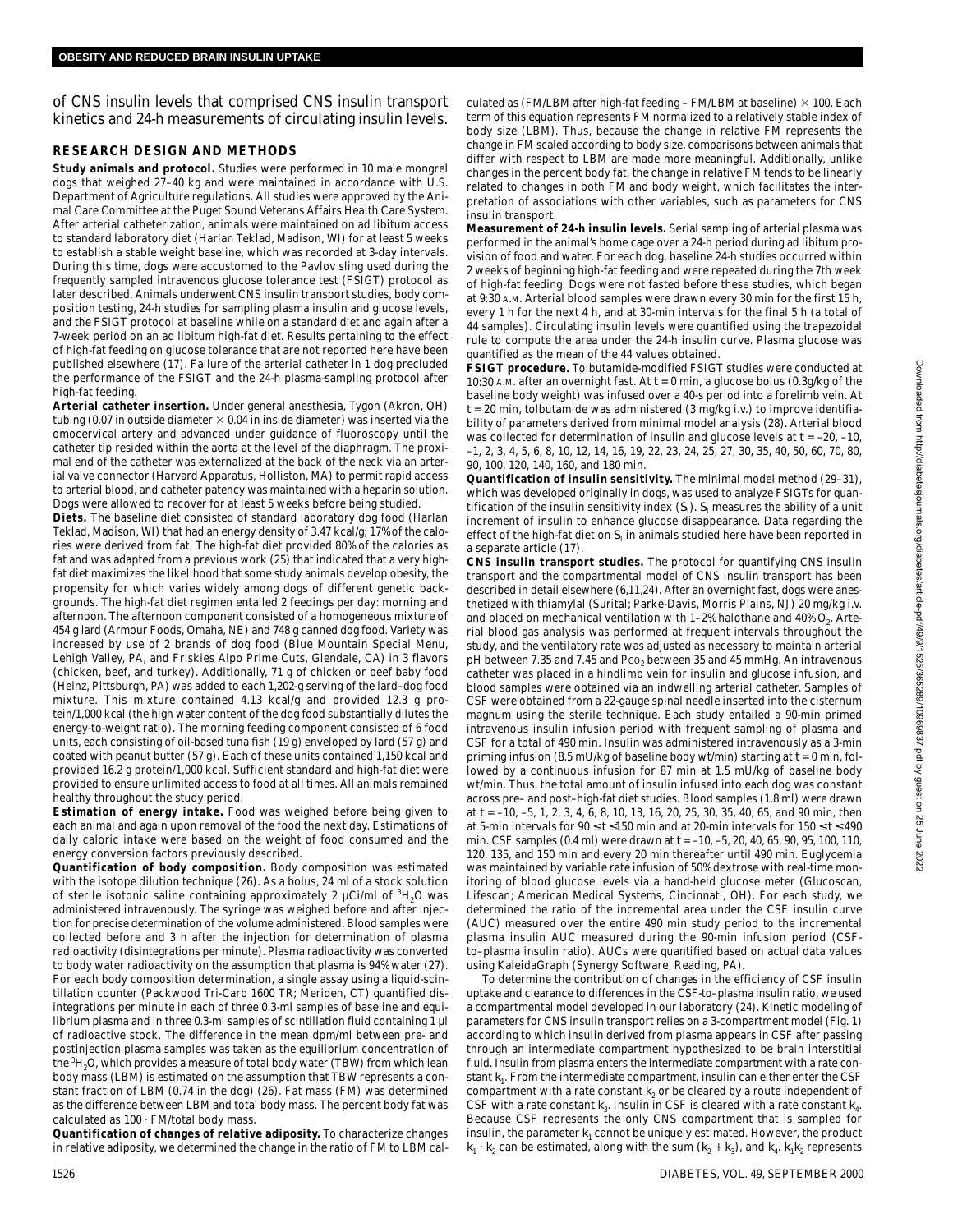the efficiency with which insulin from plasma enters the intermediate compartment and subsequently enters CSF. The mathematical modeling program SAAM (32) was used to estimate the rate constants  $k_1 k_2$  (min<sup>-2</sup>),  $k_2 + k_3$  (min<sup>-1</sup>), and  $k_4$  (min<sup>-1</sup>).

**Index of 24-h brain insulin levels.** According to our compartmental model for CNS insulin transport (Fig. 1) (11,24), at any given time,  $t_{\sf i}$ , the rate at which insulin enters a unit volume of the intermediate compartment in pmol  $\cdot$  l<sup>-1</sup> min<sup>-1</sup>, equals

 $k_1$  · [INS]<sub>p</sub>

where  $[INS]_p$  is the plasma insulin concentration in pmol/l. In a 24-h (1,440 min) time period, therefore, total insulin delivery into a unit-volume of the intermediate compartment equals

$$
(k_1) \cdot \int_{0}^{1440} [INS]_p dt = (k_1) \cdot (AUC_{[INS]p})
$$

where  ${\rm (AUC_{[INS]p})}$  is the area under the 1,440-min plasma insulin curve.

Assuming that brain interstitial fluid  $(ISF_b)$ , is represented by the intermediate compartment, the rate of removal at  $t_i$  of insulin from ISF<sub>b</sub> in pmol  $\cdot$  $\mathbf{l}^{-1}\cdot\mathbf{min}^{-1}$  equals

$$
(\textbf{\textit{k}}_2+\textbf{\textit{k}}_3)\cdot{\rm [INS]}_{\rm ISFb}
$$

where  $[INS]_{\text{ISFb}}$  is the insulin concentration in brain interstitial fluid. Thus, in a 1,440-min time period, total insulin clearance from a unit volume

of  $ISF<sub>b</sub>$  is

$$
(\textbf{\textit{k}}_2 + \textbf{\textit{k}}_3) \cdot (\text{AUC}_{\text{[INS]ISFb}})
$$

where  ${\rm (AUC_{[INS]ISFb})}$  is the area under the 1,440-min  ${\rm ISF_b}$  insulin curve. If we assume that in 1,440 min the total insulin delivery into  $ISF<sub>b</sub>$  approximates total insulin clearance from this compartment, then

$$
k_1 \cdot (\text{AUC}_{\text{[INS]p}}) \approx ([k_2 + k_3] \cdot [\text{AUC}_{\text{(INS)ISFb}}])
$$

This can be rearranged as

$$
AUC_{[INS]ISFb} \approx k_1 \cdot (k_2 + k_3)^{-1} (AUC_{[INS]p})
$$

Therefore, using  $k_1 k_2$  as an index of  $k_1$ , an index of the average 24-h CNS insulin level was computed as

$$
k_1k_2 \cdot (k_2 + k_3)^{-1} \cdot \text{AUC}_{\text{[INS]p}}
$$

We termed this parameter the 24-h CNS insulin index.

**Statistical analysis.** Paired Student's *t* tests were performed to assess the significance of changes in CNS insulin transport parameters and the CNS insulin index. Because paired differences in  $k_1k_2$  parameter estimates were not normally distributed,  $k_1k_2$  values were log transformed before statistical analysis of paired differences. Least squares linear regression analysis was performed to assess the significance of bivariate associations. Correlational analyses involving  $k_1k_2$  did not involve log transformation of this variable. Data are reported as means  $\pm$  SE, and a 2-sided  $\alpha$  level of 0.05 was accepted as statistically significant.

#### **RESULTS**

**Changes in body composition,** *S***I, and 24-h circulating insulin levels.** The effects of high-fat feeding on body weight and composition, 24-h insulin levels, and  $S<sub>I</sub>$  were measured in 9 of the 10 dogs and were reported elsewhere (17); they are also summarized in Table 1.  $S<sub>1</sub>$  decreased in all 9 animals (range –19.6 to –85.0%, mean –56.6%, *P* = 0.003), and the mean 24-h insulin profile measured during ad libitum feeding was reduced in 8 of the 9 dogs, with the mean value being significantly reduced by 44.0% (range 11 to  $-70.9$ %,  $P = 0.004$ ). For the entire set of 10 dogs, the mean body weight increased from  $35.0 \pm 1.5$  to  $40.9 \pm 2.4$  kg ( $P = 0.01$ ), FM increased from 5.6  $\pm$  0.8 to 11.6  $\pm$  2.1 kg (*P* = 0.009), and relative adiposity (measured as  $100 \cdot \Delta \text{FM/LBM}$ ) increased 2-fold from 20.7  $\pm$ 



**FIG. 1. A schematic illustration of the 3-compartment model used for kinetic analysis of insulin uptake from plasma into CSF. The rate constant** *k***<sup>1</sup> represents the efficiency of insulin uptake, which is hypothesized to occur across the BBB, from plasma into an intermediate compartment.** *k***<sup>2</sup> represents the efficiency of insulin transport from the intermediate compartment, which is hypothesized to be brain interstitial fluid, into CSF. Insulin also exits the intermediate com**partment independently of CSF with an efficiency  $k_3$ . Insulin in CSF is cleared with a rate constant  $k_4$ . Mathematical modeling using **plasma and CSF insulin data (Fig. 2***B***) allows identification of the**  $k_1k_2$ **product,**  $(k_2 + k_3)$ , and  $k_4$ .

4.4 to  $42.0 \pm 8.7\%$  ( $P = 0.008$ ). After high-fat feeding, however, estimates of FM for 3 of the dogs were slightly below (mean –0.40 kg) those at baseline, and total body weight in each of these animals differed by <1.0 kg from baseline (mean –0.3 kg). Thus, high-fat feeding induced insulin resistance in all of the dogs, and it reduced 24-h insulin levels in 8 of 9 dogs; however, it had more variable effects on body fat content, with an increase detected in 7 of the 10 dogs (Table 1).

**Relationship between changes in body weight and food intake.** Estimated caloric intake averaged over the last 2-week period of standard diet feeding was  $3,078 \pm$ 136 kcal/day. In contrast, estimated energy intake averaged over the 7 weeks of high-fat feeding was  $4,284 \pm 332$  kcal/day, a 39% increase above that at baseline (*P* < 0.01). Regression analysis revealed significant positive associations between the change in caloric intake and the change in body weight (*r* = 0.68, *P* = 0.03), the change in FM (*r* = 0.78, *P* = 0.007), and the change in relative adiposity  $(r = 0.76, P = 0.01)$ .

**Relationship of initial adiposity to subsequent weight gain.** Body weight before high-fat feeding and weight gain during this diet were not associated  $(r = 0.03, P = 0.93)$ . Similarly, there was no association between baseline relative adiposity and subsequent weight gain on the high-fat diet (*r* = 0.005, *P* = 0.99). The only variable measured at baseline that was correlated with subsequent weight gain was the mean plasma insulin level during the 90-min insulin infusion period during the baseline CSF insulin transport studies  $(r = -0.68, P = 0.03)$ . **Plasma insulin levels during CNS insulin uptake studies.** Despite maintaining the insulin dose constant for each dog across pre– versus post–high-fat diet studies, the average plasma insulin level during the 90-min insulin infusion period was 50% higher in the study during high-fat feeding  $(1,182 \pm 58 \text{ pmol/}1 \text{ vs. } 786 \pm 77 \text{ pmol/}1, P = 0.001)$  (Fig. 2*A*). There was a significant positive association between the percent change in plasma insulin during the infusion and the percent change in body weight  $(r = 0.78, P = 0.008)$ .

**Changes in the CSF-to–plasma insulin ratio.** High-fat feeding resulted in a significant decrease in the CSF-to–plasma insulin ratio  $(0.59 \pm 0.05$  after vs.  $0.89 \pm 0.01\%$  before high fat feeding; *P* = 0.02) (Table 1). Among the 7 dogs that did gain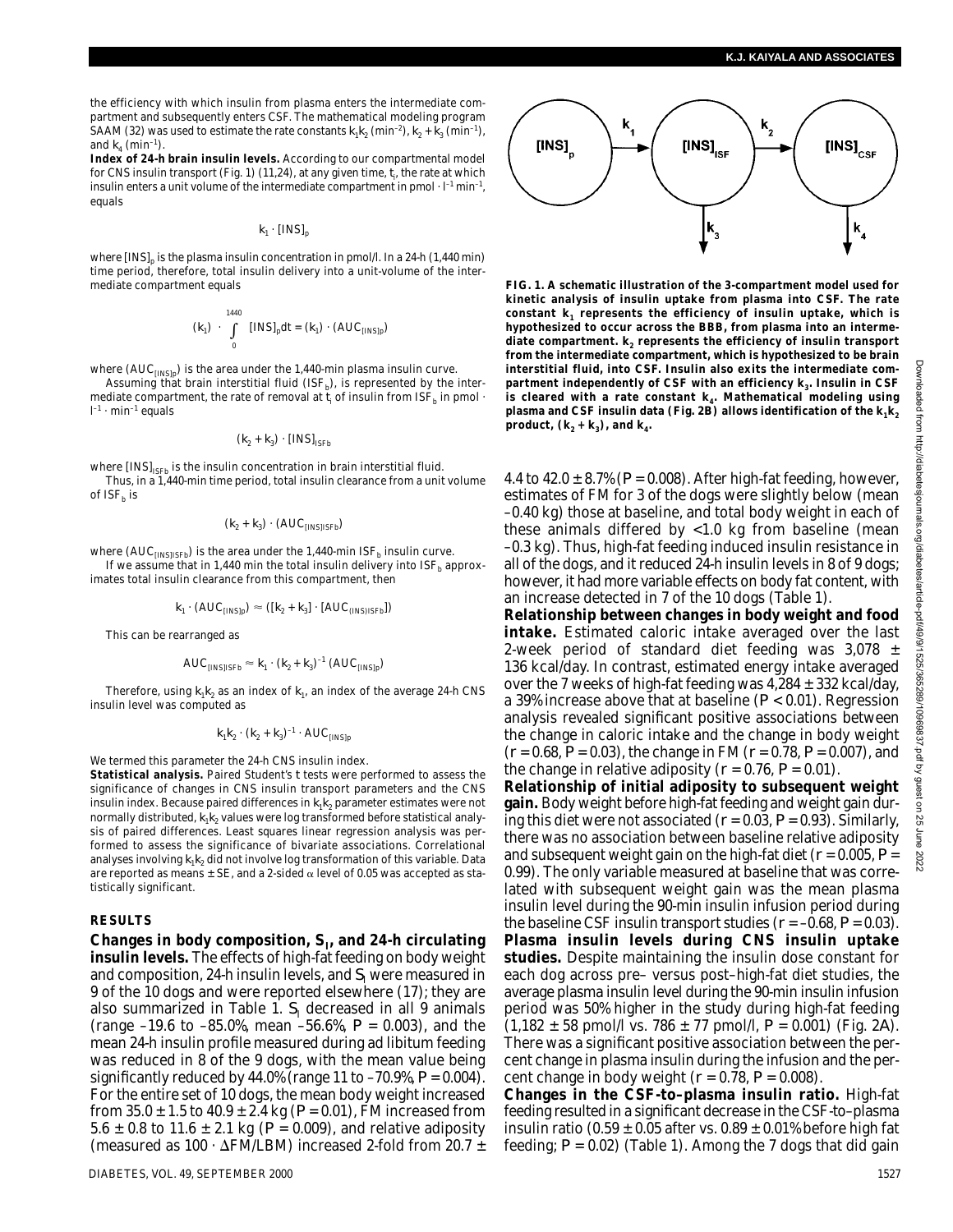| TABLE                |                                                          |                                      | Effects of 7 weeks of high-fat feeding on insulin levels, insulin sensitivity, body composition, and CNS insulin transport parameters |                                                                                                                     |                                                                                                                                                                                                               |                                                                                                                                                                                                                                                                                                       |                                                                                                                                                                                                                                           |                                                                                                                                                                                                                                                                                                                                                     |                                                                                                                          |                                                                                                                     |
|----------------------|----------------------------------------------------------|--------------------------------------|---------------------------------------------------------------------------------------------------------------------------------------|---------------------------------------------------------------------------------------------------------------------|---------------------------------------------------------------------------------------------------------------------------------------------------------------------------------------------------------------|-------------------------------------------------------------------------------------------------------------------------------------------------------------------------------------------------------------------------------------------------------------------------------------------------------|-------------------------------------------------------------------------------------------------------------------------------------------------------------------------------------------------------------------------------------------|-----------------------------------------------------------------------------------------------------------------------------------------------------------------------------------------------------------------------------------------------------------------------------------------------------------------------------------------------------|--------------------------------------------------------------------------------------------------------------------------|---------------------------------------------------------------------------------------------------------------------|
|                      | A Fasting<br>(pmol/l)<br>insulin                         | (pmol/l)<br>Insulin<br>$\Delta 24-h$ | 10 <sup>-5</sup> /min/pmol/l<br>$\Delta S_{\rm i} \times$                                                                             | $\begin{array}{c}\Delta\ \text{Body}\\ \text{weight}\\ \text{(kg)}\end{array}$                                      | $\Delta$ Food in<br>take (kcal)                                                                                                                                                                               | $\frac{\Delta \text{ Fat}}{\text{mass}}$                                                                                                                                                                                                                                                              | $\begin{array}{l} \Delta\, \mathbf{k}_1 \mathbf{k}_2 \ \times \, 10^{-6} \, \mathrm{min}^{\,-2} \end{array}$                                                                                                                              | $\begin{array}{l}\Delta\left(\mathbf{k}_{2}+\mathbf{k}_{3}\right)\\ \times\,10^{-2}/\mathrm{min}\end{array}$                                                                                                                                                                                                                                        | $\begin{array}{c}\Delta\, {\bf k}_4\ \times\, 10^{-2}/ {\rm min} \end{array}$                                            | olasma insulin<br>ratio (% units)<br><b>ACSF:</b>                                                                   |
| pog                  |                                                          |                                      |                                                                                                                                       |                                                                                                                     |                                                                                                                                                                                                               |                                                                                                                                                                                                                                                                                                       |                                                                                                                                                                                                                                           |                                                                                                                                                                                                                                                                                                                                                     |                                                                                                                          |                                                                                                                     |
|                      | $(7.7-)$                                                 | $(130 (-57))$                        | $-5.5(-56)$                                                                                                                           |                                                                                                                     |                                                                                                                                                                                                               |                                                                                                                                                                                                                                                                                                       |                                                                                                                                                                                                                                           |                                                                                                                                                                                                                                                                                                                                                     |                                                                                                                          | $(-50)$                                                                                                             |
|                      | 30 (83)                                                  | $203(-71)$                           | $-2.1(-20)$                                                                                                                           |                                                                                                                     |                                                                                                                                                                                                               |                                                                                                                                                                                                                                                                                                       |                                                                                                                                                                                                                                           |                                                                                                                                                                                                                                                                                                                                                     |                                                                                                                          | (99)                                                                                                                |
|                      | 48 (100)                                                 | $-93(-44)$                           |                                                                                                                                       |                                                                                                                     |                                                                                                                                                                                                               |                                                                                                                                                                                                                                                                                                       |                                                                                                                                                                                                                                           |                                                                                                                                                                                                                                                                                                                                                     |                                                                                                                          |                                                                                                                     |
|                      | 30 (56)                                                  | $-145 (-54)$                         | $-3.4 (-20)$<br>$-4.7 (-47)$                                                                                                          |                                                                                                                     |                                                                                                                                                                                                               |                                                                                                                                                                                                                                                                                                       |                                                                                                                                                                                                                                           |                                                                                                                                                                                                                                                                                                                                                     |                                                                                                                          |                                                                                                                     |
|                      | 24 (57)                                                  | $-249(-62)$                          | $-17(-75)$                                                                                                                            |                                                                                                                     |                                                                                                                                                                                                               |                                                                                                                                                                                                                                                                                                       |                                                                                                                                                                                                                                           |                                                                                                                                                                                                                                                                                                                                                     |                                                                                                                          |                                                                                                                     |
|                      |                                                          | $.114(-30)$                          | $-2.9(-52)$                                                                                                                           |                                                                                                                     |                                                                                                                                                                                                               |                                                                                                                                                                                                                                                                                                       |                                                                                                                                                                                                                                           |                                                                                                                                                                                                                                                                                                                                                     |                                                                                                                          |                                                                                                                     |
|                      | $12(13)$<br>78 $(144)$                                   | $-48 (-85)$                          | $-11.9(-79)$                                                                                                                          |                                                                                                                     |                                                                                                                                                                                                               |                                                                                                                                                                                                                                                                                                       |                                                                                                                                                                                                                                           |                                                                                                                                                                                                                                                                                                                                                     |                                                                                                                          |                                                                                                                     |
|                      | 24 (57)                                                  | $-2(-5)$                             | $-6.6(-50)$                                                                                                                           |                                                                                                                     |                                                                                                                                                                                                               |                                                                                                                                                                                                                                                                                                       |                                                                                                                                                                                                                                           |                                                                                                                                                                                                                                                                                                                                                     |                                                                                                                          |                                                                                                                     |
|                      | 12 (22)                                                  | 10(10)                               | $-15.1(-85)$                                                                                                                          |                                                                                                                     |                                                                                                                                                                                                               |                                                                                                                                                                                                                                                                                                       |                                                                                                                                                                                                                                           |                                                                                                                                                                                                                                                                                                                                                     |                                                                                                                          |                                                                                                                     |
|                      |                                                          | M                                    | $\mathsf{\Sigma}$                                                                                                                     | 0.8 (2)<br>5.0 (16)<br>7.7 (24)<br>7.7 (19)<br>7.7 (19)<br>8.7 (22)<br>8.7 (37)<br>17 ± 5<br>5.9 ± 17 ± 5<br>17 ± 5 | $\begin{array}{l} 717 \ (26) \\ -288 \ (-10) \\ 1,229 \ (50) \\ 1,494 \ (45) \\ 1,199 \ (33) \\ 1,787 \ (49) \\ 1,191 \ (66) \\ 2,024 \ (60) \\ 374 \ (14) \\ 374 \ (15) \\ 374 \ (14) \\ 38 + 8 \end{array}$ | 1.0 (30)<br>(-1)<br>(-1)<br>(-3)<br>(-3)<br>(-3)<br>(-3)<br>(-3)<br>(-3)<br>(-3)<br>(-3)<br>(-3)<br>(-3)<br>(-3)<br>(-3)<br>(-3)<br>(-3)<br>(-3)<br>(-3)<br>(-4)<br>(-4)<br>(-4)<br>(-4)<br>(-3)<br>(-2)<br>(-2)<br>(-4)<br>(-4)<br>(-3)<br>(-5)<br>(-5)<br>(-5)<br>(-4)<br>(-5)<br>(-5)<br>(-5)<br>( | $\begin{array}{l} -0.47\ (-12) \\ 1.65\ (157) \\ -5.5\ (-44) \\ -1.48\ (58) \\ -1.08\ (-37) \\ -1.08\ (-69) \\ -1.08\ (-69) \\ 3.60\ (77) \\ -3.10\ (-58) \\ -7.11\ (-83) \\ -7.11\ (-1.51\ \pm\ 1.63 \\ -1.51\ \pm\ 1.63 \\ \end{array}$ | $\begin{array}{l} (41) \\ (44) \\ (123) \\ (44) \\ (125) \\ (126) \\ (127) \\ (128) \\ (129) \\ (129) \\ (129) \\ (129) \\ (129) \\ (129) \\ (129) \\ (129) \\ (129) \\ (129) \\ (129) \\ (129) \\ (129) \\ (129) \\ (129) \\ (129) \\ (129) \\ (129) \\ (129) \\ (129) \\ (129) \\ (129) \\ (129) \\ (129) \\ (129) \\ (129) \\ (129) \\ (129) \\$ | 1.56 (55)<br>3.05 (169)<br>3.05 (169)<br>-3.08 (-23)<br>1.73 (134)<br>1.07 (53)<br>-4.84 (-70)<br>1.60 (79)<br>1.60 (79) | $(-29)$<br>$(-51)$<br>$(-53)$<br>$(-59)$<br>$(-59)$<br>$(-59)$<br>$(-50)$<br>$(-50)$<br>$(-50)$<br>$(-50)$<br>$+15$ |
| Mean $\Delta \pm SE$ | $25.5 \pm 7.6$                                           | $-113 \pm 28$                        | $-7.7 \pm 1.9$                                                                                                                        |                                                                                                                     |                                                                                                                                                                                                               |                                                                                                                                                                                                                                                                                                       |                                                                                                                                                                                                                                           |                                                                                                                                                                                                                                                                                                                                                     | $-0.18 \pm 0.82$<br>$-6 \pm 27$                                                                                          |                                                                                                                     |
| % of Control         | $50 \pm 14$                                              | $-45 \pm 11$                         | $-57 \pm 14$                                                                                                                          |                                                                                                                     |                                                                                                                                                                                                               |                                                                                                                                                                                                                                                                                                       |                                                                                                                                                                                                                                           |                                                                                                                                                                                                                                                                                                                                                     |                                                                                                                          |                                                                                                                     |
|                      | Data are the magnitude of change $%$ change from baselin |                                      | ತ                                                                                                                                     | and means $\pm$ SE.                                                                                                 | NM, not measured                                                                                                                                                                                              |                                                                                                                                                                                                                                                                                                       |                                                                                                                                                                                                                                           |                                                                                                                                                                                                                                                                                                                                                     |                                                                                                                          |                                                                                                                     |

FM, this ratio decreased by 45% after high-fat feeding (mean  $-0.46 \pm 0.07$ %, whereas 2 of the 3 dogs that did not gain FM exhibited increases (mean increase  $0.07 \pm 0.15$ %). The group difference was significant  $(P = 0.005)$ . The change in the CSFto–plasma insulin ratio was inversely associated with both the change in body weight  $(r = 0.66, P = 0.04)$  and the change in relative adiposity  $(r = 0.72, P = 0.02)$ .

**Changes in CNS insulin uptake and clearance parameters.** Representative examples of plasma and CSF insulin values and optimal curve fits to CSF insulin data obtained before and during high-fat feeding are shown in Fig. 2. Among dogs that did not gain FM, mean CSF insulin values increased more rapidly in response to the plasma insulin infusion during high-fat feeding compared with values obtained before high-fat feeding (Fig. 2). In contrast, in dogs that did gain FM, the mean CSF insulin values during high-fat feeding were similar to those at baseline, despite the increase in plasma insulin levels (Fig. 2).

Overall, the mean log-transformed value of the parameter indicating the efficiency of insulin uptake from plasma into the intermediate compartment and subsequently into CSF  $(k_1 k_2)$  was not significantly different from baseline when measured during high-fat feeding (*P* = 0.49). However, in dogs that did not experience an increase in adiposity (Figs. 2*B* and 3*B*),  $k_1 k_2$  values were higher during high-fat feeding (the ratio of  $k_1 k_2$  during high-fat feeding to baseline  $k_1 k_2$  was 2.15) (Fig. 3*A*), and, despite the small sample size, this change was significant ( $\overline{P} = 0.04$  for log-transformed values). In contrast, log-transformed values of  $k_1k_2$  tended to decrease in the subset of 7 animals that gained FM  $(P = 0.07)$ (Fig. 3*C*), so that the mean value of  $k_1 k_2$  during high-fat feeding was 53% of the baseline value (Figs. 2*B* and 3C).

A strong correlation was found between the percent change in  $k_1k_2$  and the percent change in the CSF-to–plasma insulin ratio  $(r = 0.84, P = 0.002)$  (Fig. 4*A*), and this ratio was also inversely associated with the change in relative adiposity in the 10 animals  $(r = 0.63, P = 0.05)$ . Similar inverse associations were found for the percent change in  $k_1k_2$  vs. the percent change in body weight  $(r = -0.69, P = 0.03)$  and for the percent change in  $k_1 k_2$  vs. the change in relative adiposity ( $r =$ –0.74, *P* = 0.015) (Fig. 4*B*). There was also a significant inverse association between the percent change in  $k_1k_2$  and the percent change in mean caloric intake based on caloric intake averaged over the 7 weeks of high-fat feeding relative to energy intake averaged over the final 2 weeks of chow feeding (*r* = –0.63, *P* = 0.05) (Fig. 4*C*).

In contrast, high-fat feeding was not associated with a change from baseline in the mean value of  $(k_2 + k_3)$ , the parameter associated with clearance of insulin from the intermediate compartment (baseline 1.31  $\pm$  0.22 vs. 1.32  $\pm$  0.24  $\times$  $10^{-2}$ /min at follow-up,  $P = 0.97$ ), and the percent change in  $(k_2)$  $+$   $k_3$ ) was not significantly associated with the change in relative FM  $(r = 0.32, P = 0.36)$ . Similarly, the mean value of the parameter for the clearance of insulin from CSF,  $k_4$ , was also unchanged during high-fat feeding (baseline  $3.11 \pm 0.66$  vs.  $2.93 \pm 0.42 \times 10^{-2}$ /min at follow-up,  $P = 0.84$ ), despite a significant inverse correlation of the percent change in  $k_4$  with the change in relative FM  $(r = -0.82, P = 0.003)$  and the percent change in body weight  $(r = 0.75, P = 0.01)$ . However, of the 7 dogs that increased in adiposity, values of *k*<sup>4</sup> increased in 3 and decreased in the other 4 animals during high-fat feeding. Thus, unlike  $k_1 k_2$ , the sign of changes of  $k_4$  did not correspond to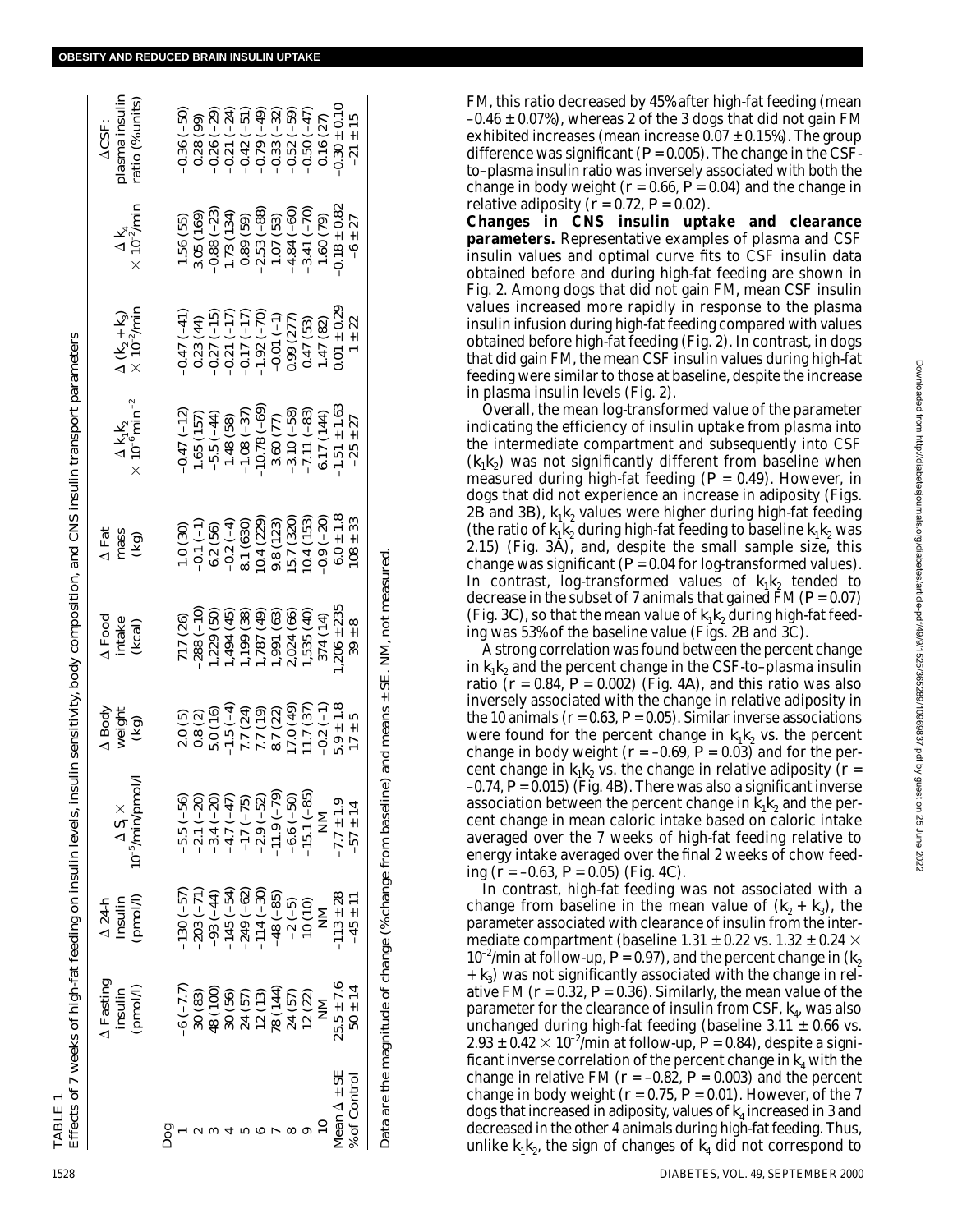

**FIG. 2.** *A***: Mean values of plasma and CSF insulin during CSF insulin uptake studies for dogs that did (right panels) and did not (left panels) gain fat.** *B***: Representative plasma and CSF insulin profiles for 1 dog that did (right panels) and 1 that did not (left panels) gain fat. Threecompartment model–fits corresponding to sets of parameter estimates, as described in Fig. 1, are shown as smooth curves through CSF insulin data.** Units of  $k_1 k_2$  are  $10^{-6}$  min<sup>-2</sup>.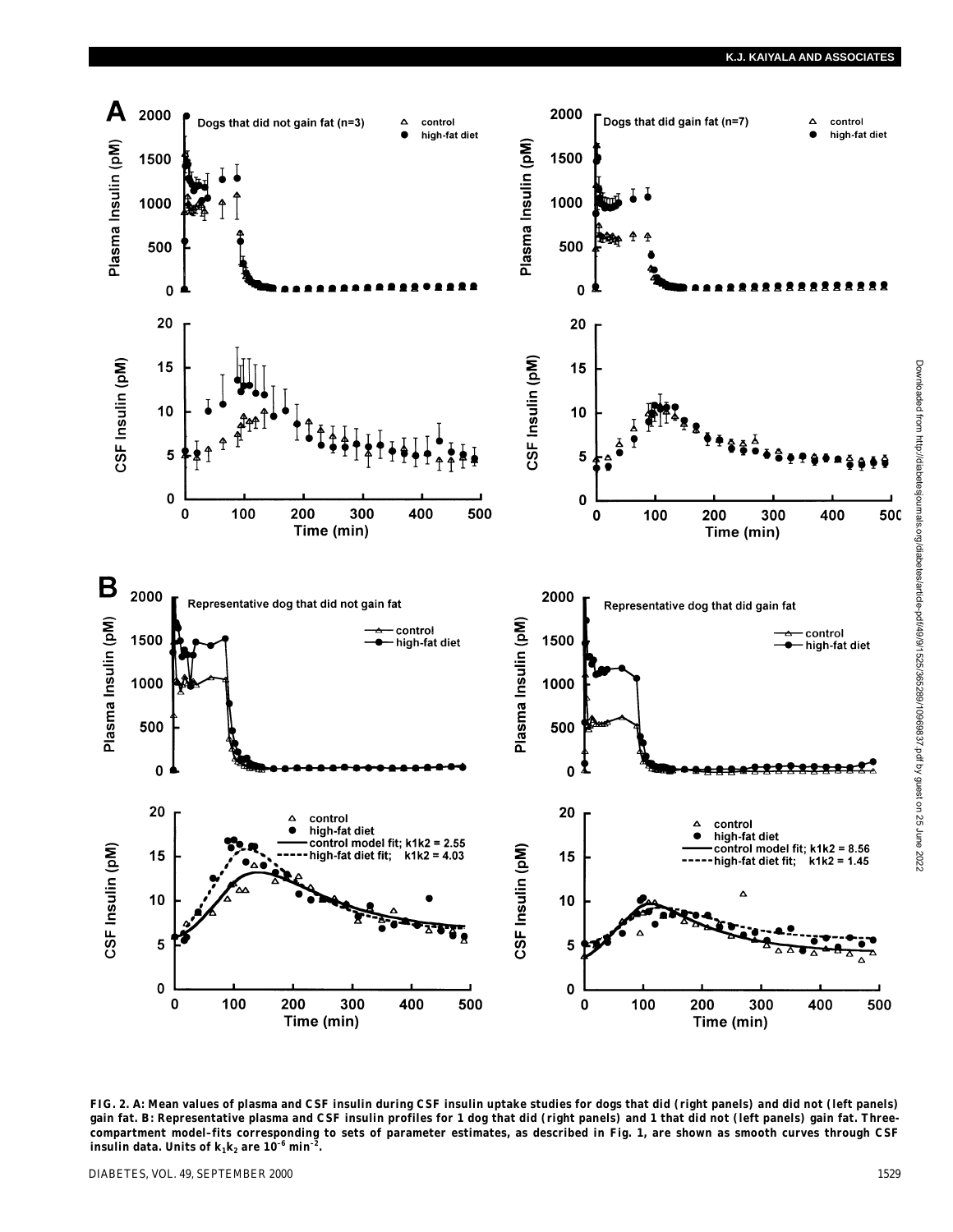

FIG. 3. Effects of high-fat feeding on  $k_1 k_2$  in relation to changes of relative adiposity (100 · FM/LBM). A: Changes of  $k_1 k_2$  for the 3 dogs that did not gain adiposity, as shown in panel C. B: Of the 7 dogs that gained adiposity  $(D)$ , 6 exhibited decreases of  $k_1k_2$ .

changes of adiposity. Nonetheless, the change in  $k_4$  was significantly associated with the change in  $k_1k_2$  ( $r = 0.73$ ,  $P = 0.02$ ), and the percent change in  $k_4$  was significantly associated with the percent change in  $k_1k_2$  ( $r = 0.84$ ,  $P = 0.002$ ). Thus, high-fat feeding was associated with changes in the efficiency of CNS insulin uptake and clearance that were inversely related to changes of adiposity and energy intake, whereas changes of the  $(k_2 + k_3)$  transport parameter were not systematically related to changes of adiposity.

We also examined the relationship between changes in CNS insulin transport parameters and in the 24-h insulin AUC in the 9 dogs for which both of these variables were measured. There was a significant inverse association between the percent change of  $k_1 k_2$  and that of 24-h insulin AUC ( $r =$ –0.68, *P* = 0.045), although 5 of the 9 dogs had reduced values of  $k_1k_2$  concomitant with reduced 24-h circulating insulin levels. There was also a significant positive association between the percent change in the 24-h insulin level and both the percent change in body weight ( $r = 0.81$ ,  $P = 0.008$ ) and the change in relative FM (*r* = –0.74, *P* = 0.024).

**Changes in the 24-h CNS insulin index.** A representative example of the effect of high-fat feeding to reduce the 24-h insulin profile is shown in Fig. 5. This effect contributed to a marked decrease in the overall CNS insulin delivery estimated as the CNS insulin index (see RESEARCH DESIGN AND

METHODS), the mean value of which was reduced during highfat feeding by 60% from 187.62 to 75.08 pmol (*P* = 0.04, and *P* = 0.009 for the decrease of the mean log-transformed value of the CNS insulin index) (Fig. 6*A*). Regression analysis revealed a significant inverse association of the percent change in the CNS insulin index with the percent change in body weight (*r* = –0.71, *P* = 0.03) (Fig. 6*B*). Thus, all dogs had decreases in the 24-h CNS insulin index, but the greatest relative decreases occurred in dogs that had the largest relative gains in body weight.

**Relationship of CNS insulin uptake to** *S***<sup>I</sup> .** No significant correlations were observed between *S*<sub>I</sub> and any of the CNS insulin transport parameters at baseline or during high-fat feeding. The strongest relationship observed was between the percent change in  $S_1$  and the percent change in  $k_1k_2$  ( $r = 0.36$ ,  $P = 0.34$ ).

# **DISCUSSION**

The delivery of insulin into the brain is determined by the interaction between the circulating insulin concentration and the efficiency of CNS insulin uptake. Based on the hypothesis that insulin is an important negative feedback signal that acts on CNS-effector pathways that regulate adiposity (1,3,5), factors that alter circulating insulin levels, the efficiency of CNS insulin uptake, or both could modify the amount of energy stored in the form of adipose tissue. By using a compartmen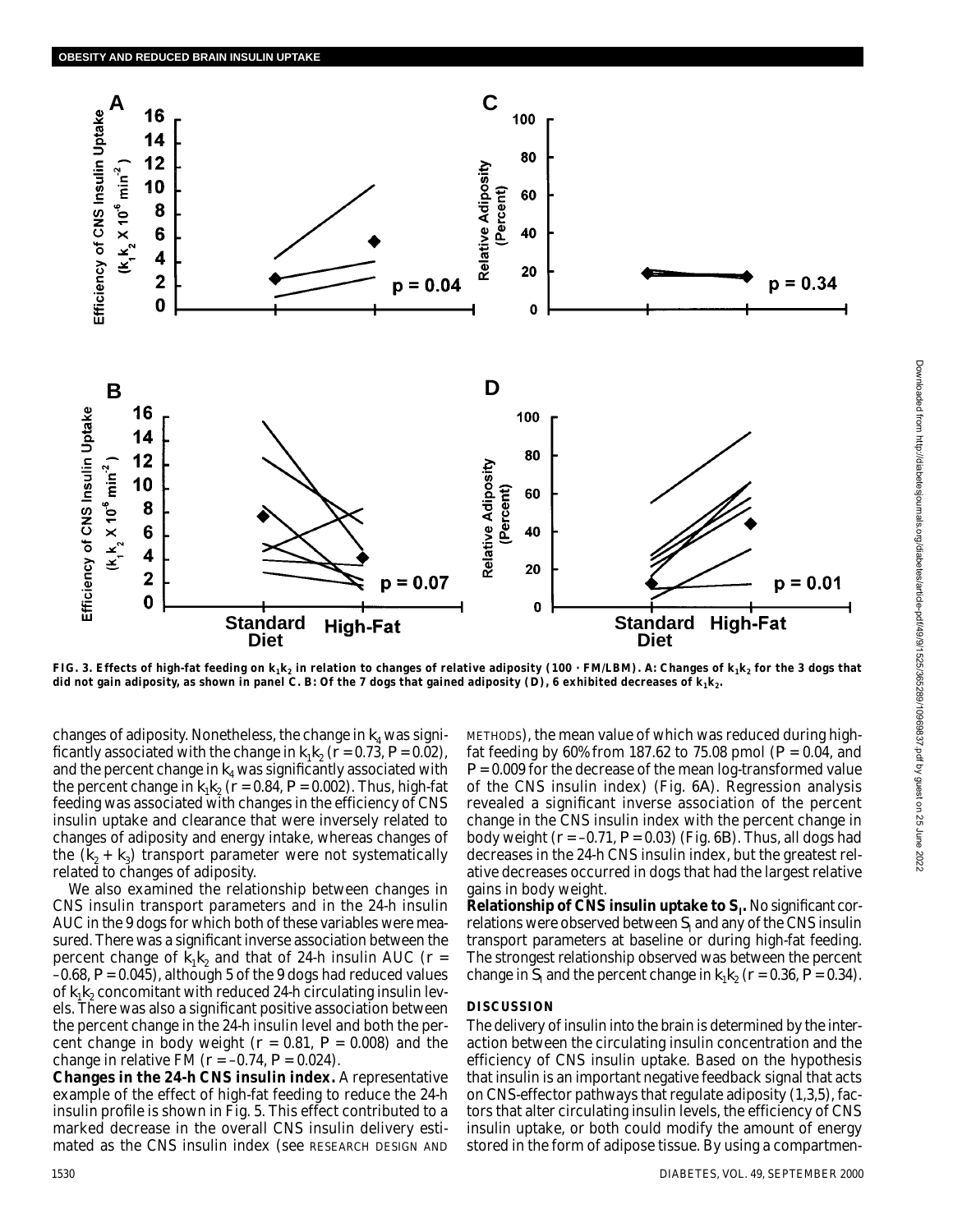tal-modeling method developed in our laboratory to quantify parameters for CNS insulin transport in dogs (11,24), we found that the degree of weight gain induced by a high-fat diet is associated with a proportionate decrease in the efficiency of CNS insulin uptake. This model-derived result was recapitulated with a non–model-based method using the CSFto–plasma insulin ratio achieved during the CNS insulin infusion protocol. Of the 7 dogs that responded to high-fat feeding with increased adiposity, 6 had reductions in the efficiency of insulin transport from plasma into CSF, as quantified by  $k_1k_2$ , whereas values of this parameter increased in the 3 dogs that did not gain fat. Furthermore, 54% of the variance in the relative change of  $k_1 k_2$  during high-fat feeding was accounted for by changes in body adiposity. The observation that mean caloric intake during high-fat feeding was also inversely related to the change of  $k_1 k_2$  is consistent with the hypothesis that insulin acts in the brain to reduce food intake. Alternatively, the effect of high-fat feeding to cause weight gain may have impaired the CNS insulin uptake process. The major finding of these studies, therefore, is that the effect of a highfat diet to cause obesity was associated with reduced CNS uptake efficiency of insulin, a hormone strongly implicated in the central control of energy balance.

Although 24-h insulin profiles declined uniformly during high-fat feeding (likely due to reduced carbohydrate stimulation of pancreatic  $\beta$ -cells [17]), insulin levels achieved during intravenous insulin infusion were 50% higher in this setting. This outcome likely reflects decreased insulin clearance from plasma, because the rate of insulin infusion was identical for each dog before and during the high-fat diet. Despite this increase of plasma insulin during the CNS insulin uptake study, the mean CSF insulin profile did not change among the 7 dogs that gained weight (Fig. 2). Consequently, the CSF-to–plasma insulin ratio among these animals decreased by 45%. By comparison, during high-fat feeding, CSF insulin increased more rapidly and reached higher values among the dogs that did not gain FM, despite plasma insulin levels that were comparable to those among the animals that did gain fat (Fig. 2*A*). Consequently, the CSF-to–plasma insulin ratio decreased during high-fat feeding and was inversely related to the change of adiposity across the entire group. Combined with the strong association between this ratio and  $k_1k_2$  (Fig. 4*A*), our results support the model-derived parameter estimates obtained in this study and suggest that reduced insulin uptake efficiency accompanies weight gain induced by consumption of a high-fat diet.

Because plasma insulin levels were higher during the insulin infusion after high-fat feeding, and because CNS insulin uptake is saturable (6), the possibility that decreases of  $k_1 k_2$  associated with weight gain were due to saturation of the uptake mechanism can be considered. This possibility is unlikely for several reasons. First, it is incompatible with the findings of a previous study (6) that placed the  $K<sub>m</sub>$  of the saturation curve at 4,450 pmol/l. Accordingly, the kinetics of this insulin uptake process predict that the rate of CNS insulin uptake should be a linear function of the plasma insulin level with no changes in  $k_1$  until plasma insulin concentrations are greater than those observed in the current study. Consistent with this prediction, previous work using the same experimental model found that increasing plasma insulin  $\sim$ 3-fold from mean values of  $\sim$ 540 to  $\sim$ 1,660 pmol/l resulted in 3-fold increases of both the rate of rise and peak values of insulin in the CSF (33). The mean increase of



**FIG. 4. Regression analyses of the associations of the percent change** of  $k_1 k_2$  with the percent change in the CSF-to-plasma insulin ratio  $(A)$ , **the change in relative adiposity (***B***), and the percent change in caloric intake (***C***).**

plasma insulin detected in the current study (from 786 to 1,182 pmol/l) is therefore unlikely to explain the decrease of  $k_1 k_2$ . This interpretation is strengthened by our finding that changes of  $k_1 k_2$  were not associated with changes of insulin in plasma  $(r = 0.3, P = 0.36)$ , and that the 3 dogs that did not gain weight exhibited a mean increase of  $k_1 k_2$  of 120% despite a 21% increase of mean insulin. Thus, the changes we detected in  $k_1 k_2$  are unlikely to have resulted from saturation of the insulin uptake mechanism.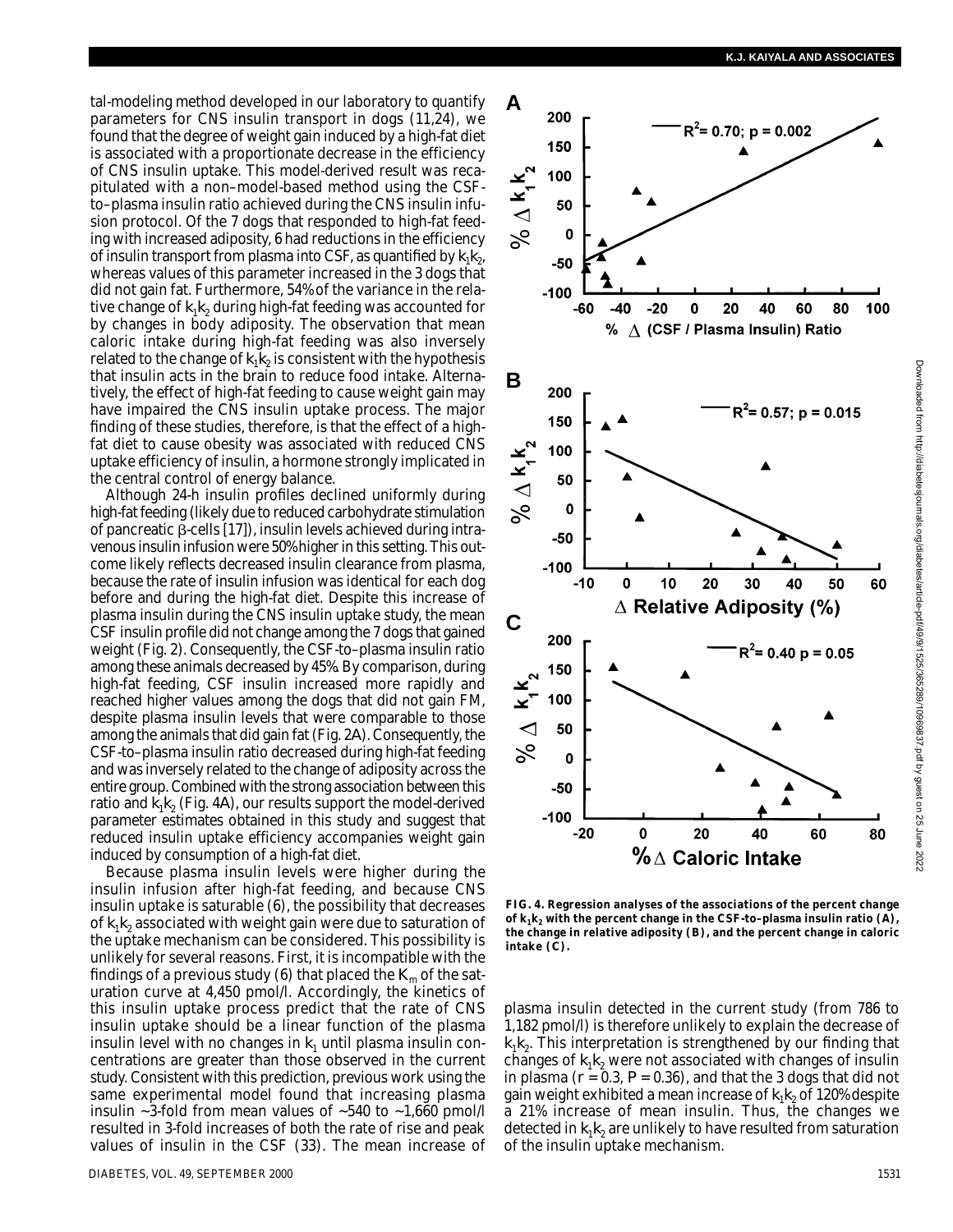

**FIG. 5. A representative example of 24-h circulating insulin profiles** obtained during standard-diet feeding ( $\triangle$ ) and during high-fat feeding **(). During high-fat feeding, the time-weighted mean 24-h insulin** level was significantly reduced from  $254 \pm 33$  to  $140 \pm 22$  pmol/l (17) **(***P* **= 0.004). The rise of plasma insulin in the representative dog during the latter part of the 24-h high-fat diet study was not representative of the dogs as a group (***P* **= 0.25 for Student's** *t* **test of insulin levels in the last 2 h of 24-h monitoring period vs. the first 2 h).**

Because the transport mechanism that underlies CNS insulin uptake is hypothesized to use the insulin receptor as the transendothelial carrier of insulin (8,10,34), our data are consistent with the hypothesis that becoming obese on a high-fat diet impairs this receptor-mediated process. The findings that rats with diet-induced obesity (35) or genetic obesity due to the *fa/fa* mutation (the fatty Zucker rat) (36) have disproportionately low CSF insulin concentrations relative to plasma levels and that brain capillary endothelial cells from obese *fa/fa* rats exhibit reduced insulin binding (37) provide additional support for this hypothesis. Thus, reduced CNS insulin delivery may be a feature of several different forms of obesity.

The hypothesized impairment of receptor-mediated insulin uptake across the BBB appears to have a counterpart in the periphery because insulin resistance associated with obesity is associated with reduced clearance of plasma insulin (38), a process dependent on insulin receptors expressed in the liver. Indeed, we observed a significant positive association between the relative changes of body weight and plasma insulin levels  $(r = 0.78, P = 0.008)$  achieved during the 90-min insulin infusion period, which supports a decrease in receptor-mediated insulin clearance from plasma.

Our study was not designed to determine whether the effect of high-fat feeding to increase food intake and body weight was responsible for or attributable to reduced efficiency of CNS insulin uptake. If reduced CNS insulin uptake efficiency was a direct early consequence of high-fat feeding that caused weight gain, then this relationship could have important implications for the pathogenesis of obesity induced by dietary factors. It would suggest that the ability of high-fat feeding to reduce the efficiency of CNS insulin uptake can lead to weight gain. This hypothesis, while untested, is in agreement with our observation that the animals that demonstrated an increase, rather than a decrease, of  $k_1k_2$  did not gain weight on the high-fat diet. The alternative hypothesis, that reduced CNS insulin uptake efficiency is a consequence of



**FIG. 6.** *A***: CNS insulin levels measured as the CNS insulin index were all reduced after 7 weeks of high-fat feeding.** *B***: Regression of the percent change in the CNS insulin index on the percent change in body weight.**

weight gain, also has potentially important implications for energy homeostasis. Specifically, an effect of weight gain to diminish the CNS uptake efficiency of an adiposity signal implies that, for a given increase in its peripheral concentration (due to increased adiposity), the brain would be exposed to a proportionately smaller signal than that before the increase in weight. Thus, even if the fall in  $k_1k_2$  observed in our study was caused by weight gain, such an effect may predispose to the defense of the elevated weight or even to further expansion of the adipose depot.

The decrease in CNS insulin delivery that we observed during high-fat feeding entailed both reduced CNS insulin uptake efficiency and reduced circulating insulin levels. When measured after 7 weeks on the high-fat diet, the mean 24-h plasma insulin profile was reduced by 44% relative to that measured during chow feeding (17), despite higher values obtained during the intravenous insulin infusion protocol (Fig. 5). Because weight gain was also associated with decreased CNS insulin uptake efficiency, CNS insulin levels estimated as the CNS insulin index decreased in proportion to weight gain. Thus, the dogs that exhibited the largest relative increases of body weight were those with the greatest relative decreases of estimated CNS insulin levels. It should be noted that 2 dogs that gained little weight nonetheless had substantial reductions of